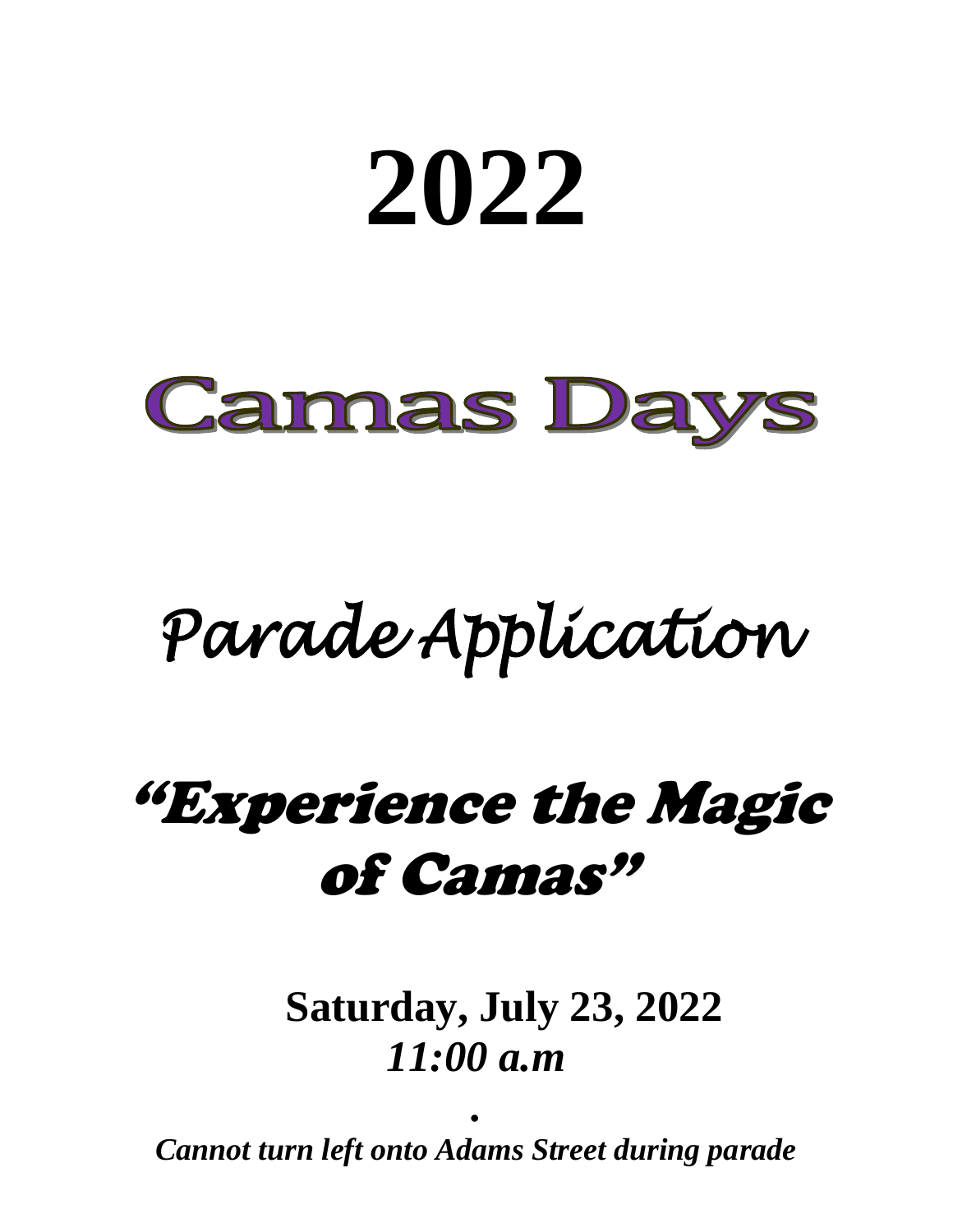| Camas Days 2022 Parade - Saturday, July 23rd, 2022 11:00 a.m.                                                       |                                                                  |                                       |
|---------------------------------------------------------------------------------------------------------------------|------------------------------------------------------------------|---------------------------------------|
| Theme: "Experience the Magic of Camas"                                                                              |                                                                  |                                       |
|                                                                                                                     | Submittal Deadline - Friday, July 8 <sup>th</sup> , 2022         |                                       |
| *New regulations require that all persons standing on a float, flatbed or pickup must be secured in with a harness. |                                                                  |                                       |
| Sitting is okay. A fire extinguisher must be on every float. No candy thrown from any moving vehicle is allowed.    | People who walk along the side are okay to underhand toss candy. |                                       |
|                                                                                                                     |                                                                  |                                       |
|                                                                                                                     |                                                                  |                                       |
|                                                                                                                     |                                                                  |                                       |
|                                                                                                                     |                                                                  |                                       |
| HOW WOULD YOU LIKE TO BE JUDGED (pick only one):                                                                    |                                                                  |                                       |
| _ Float _ Talent/Band _ Walking Group _ Automobile _ Equestrian                                                     |                                                                  |                                       |
| *** All entries must be decorated in accordance with the theme***                                                   |                                                                  |                                       |
| Camas Days 2022 "Experience the Magic of Camas" Parade July 22nd                                                    |                                                                  |                                       |
|                                                                                                                     | (Please help us make this a memorable journey)                   |                                       |
| (Check One)                                                                                                         |                                                                  |                                       |
| <b>Float:</b> (A float is any vehicle that is highly decorated, including a pickup, flatbed, etc.)                  |                                                                  |                                       |
| Length________width_______height_____driver_____________________________\$10.00 per group                           |                                                                  |                                       |
| <b>Band:</b> Number in group_________ Leader at event_________________________________\$10.00 per group             |                                                                  |                                       |
| Drill Team: Number in group________ Leader at event__________________________\$10.00 per group                      |                                                                  |                                       |
| <b>Automobile:</b> (Auto "Groups" or "Clubs" are entries of no less than 10 vehicles to be judged as a "Group" or   |                                                                  |                                       |
| "Club" No individual awards will be given in the Car "Group" or "Club" category)                                    |                                                                  |                                       |
|                                                                                                                     |                                                                  |                                       |
|                                                                                                                     |                                                                  |                                       |
| Walking: Number in group_______ Leader at event__________________________\$10.00 per group                          |                                                                  |                                       |
| <b>Equestrian:</b> Number in group_________Leader at event_______________________\$10.00 per group                  |                                                                  |                                       |
| Pooper-Scooper (required)                                                                                           |                                                                  |                                       |
|                                                                                                                     |                                                                  |                                       |
| Political: (Political entries can have no more than 12 participants and one motorized vehicle.)                     |                                                                  |                                       |
| Name                                                                                                                |                                                                  | \$200.00 per Candidate, Politician or |
|                                                                                                                     |                                                                  |                                       |
| Description of Theme/Costumes/Music/Routine                                                                         |                                                                  |                                       |
|                                                                                                                     |                                                                  |                                       |
|                                                                                                                     |                                                                  |                                       |

#### **To increase the enjoyment level of the parade, you are strongly encouraged to submit a decorated float entry with signage that promotes your business.**

Please read and sign additional restrictions and Hold Harmless Agreement on the next page. Signatures are required before application can be accepted. Return this form and entry fee by the required due date of 7/8/22 to be included in the parade announcements.<br>Mail to: C-W Chamber of Commerce Questions?

C-W Chamber of Commerce PO Box 919 / 422 NE 4th Ave. Call 834-2472 Camas, WA 98607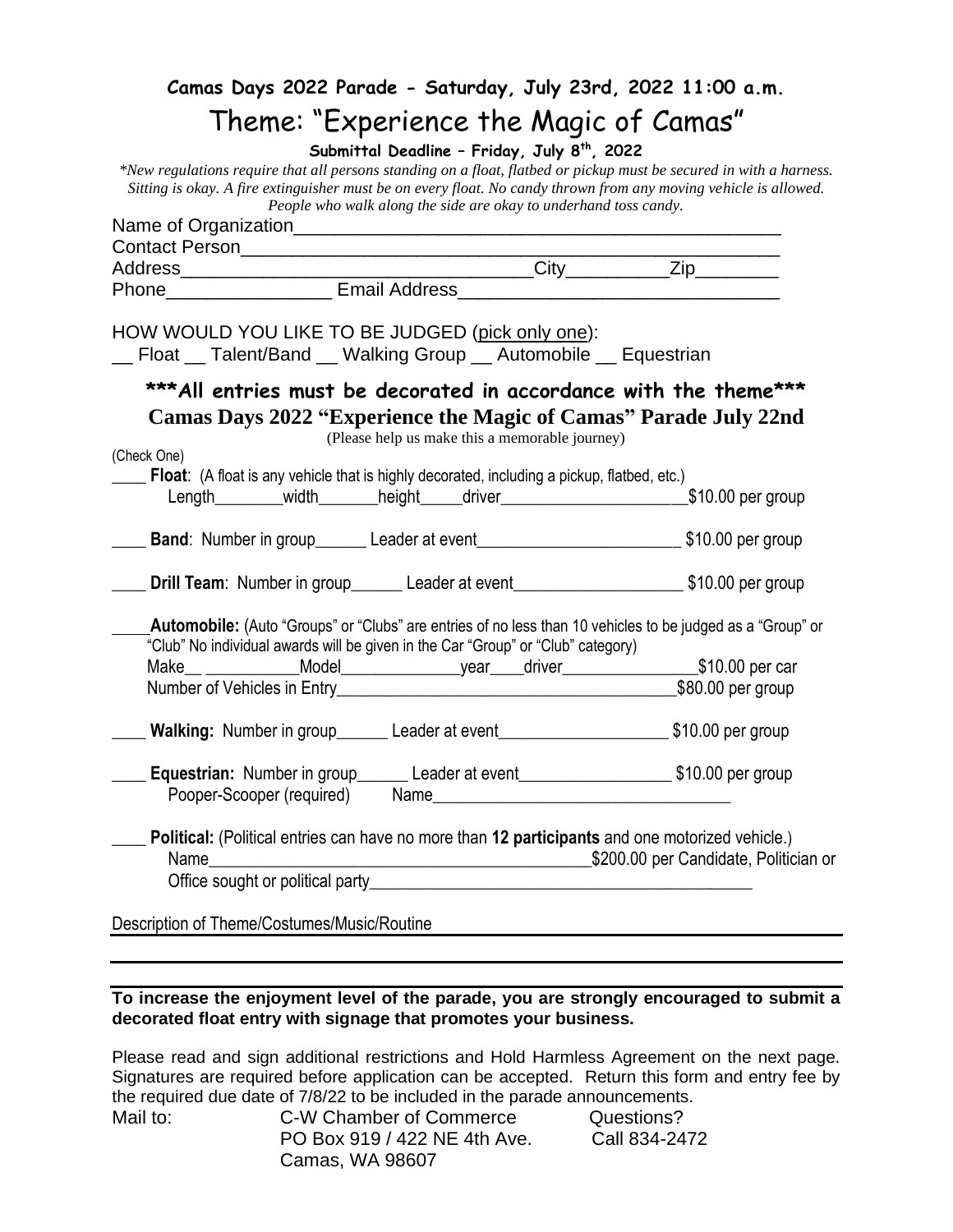#### IMPORTANT! READ, SIGN & RETURN WITH PUBLICITY INFO SHEET

Further parade information, including parade entry number, staging area location and judging times will be **emailed** to you at the address listed on front page of this form by the week of **July 11th-15th, 2022.**

**The Camas Days committee reserves the right to reject or cancel any entry at any time, should it be determined that it detracts from the basic purpose of the Camas Days Parade. Receipt of this application does NOT guarantee acceptance into the Camas Days Parade. The use of water guns or splashing the audience in any way is prohibited.** 

#### **Special Note of Understanding:**

I understand that I will exercise extreme caution when tossing candy and it will be done so at my own risk. Small children often times dart out to pick up such items creating a danger. Walking distributors may hand out candy, or literature, but MUST NOT interrupt the parade flow. The parade is much more enjoyable when large gaps between entrants do not exist. You are encouraged to choose usable items (pencils, bookmarks, etc), rather than paper flyers.

I also understand that should my vehicle break down on the parade route, the parade organizers will dispatch a tow truck at my expense.

| Signature | Date |
|-----------|------|
|           |      |

**Title**\_\_\_\_\_\_\_\_\_\_\_\_\_\_\_\_\_\_\_\_\_\_\_\_\_\_\_\_\_\_\_\_

**Hold Harmless Agreement:** (must be signed by person in charge)

I (we), assume all risk of bodily injury or property damage that I/we may incur in participating in the Camas Days Parade and I/we hereby, for myself, my child, my organization forever waive release of any and all claims against and agree to hold harmless the C-W Chamber of Commerce, the City of Camas, and all their respective officers, employees, agents, volunteers or assigns of any kind from any and all claims which may be made for any cause whatsoever arising as a result of or in connection with the participation of my child, myself or my group in the herein mentioned event.

**Signature**\_\_\_\_\_\_\_\_\_\_\_\_\_\_\_\_\_\_\_\_\_\_\_\_\_\_\_\_\_\_\_\_\_\_\_\_\_\_\_**Date**\_\_\_\_\_\_\_\_\_\_\_\_\_

**Title** 

\*New regulations require that all persons on a float, flatbed, or pickup must be seated or secured in place if standing by a harness. A fire extinguisher must be on every float. No candy thrown from any moving vehicle is allowed. People who walk along the side are okay to underhand toss candy.